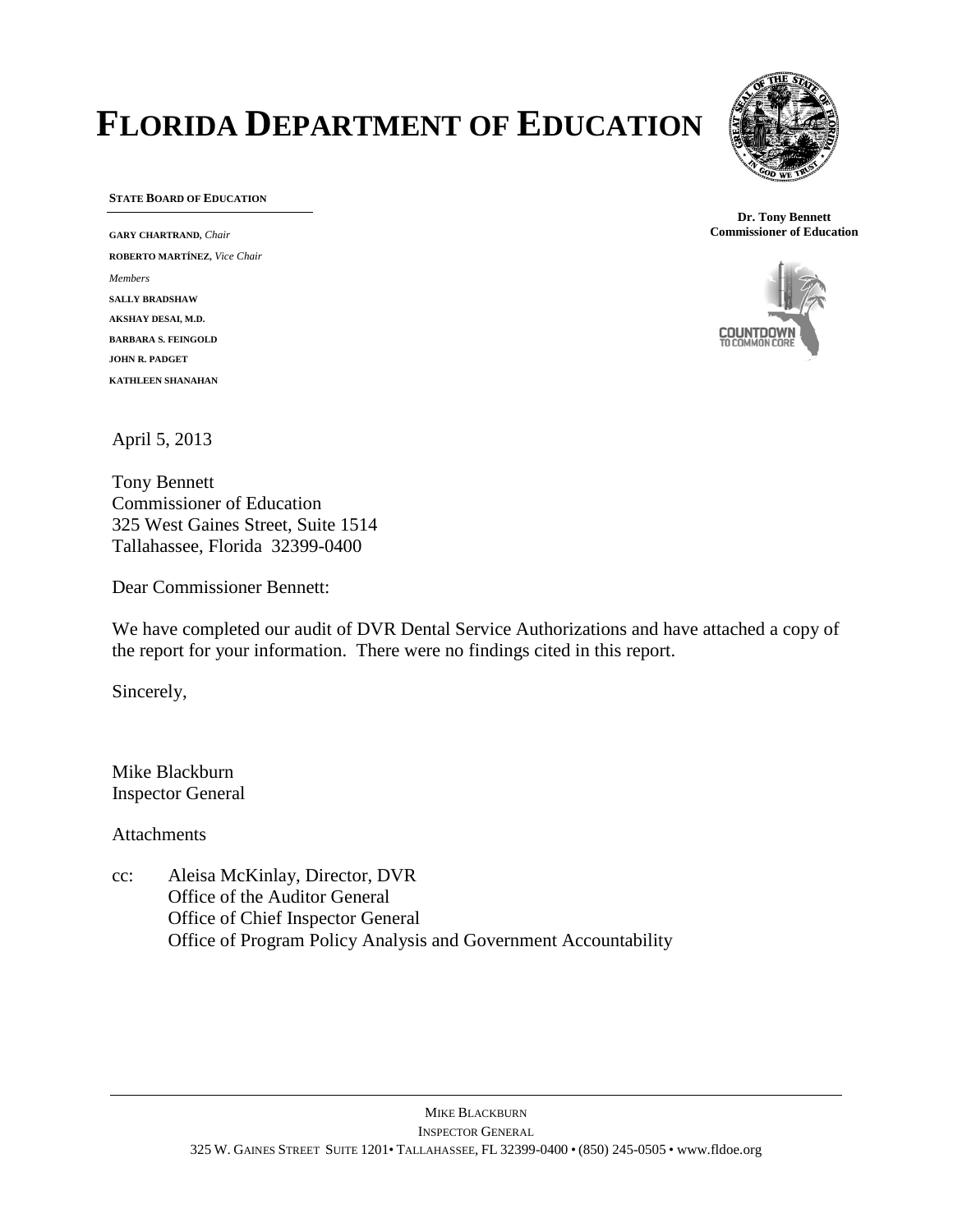



## **FLORIDA DEPARTMENT OF EDUCATION**

### **Office of Inspector General**

**April 2013 Report No. A-11/12-022**

## **DVR Dental Service Authorizations**

#### **EXECUTIVE SUMMARY**

The Office of Inspector General (OIG) completed an audit of authorizations for dental services provided to Division of Vocational Rehabilitation (DVR) clients. This audit was initiated based on a complaint alleging excessive dental expenditures for DVR clients and excessive charges by dental consultants.

The audit evaluated the processes involved with delivery and payments of dental services provided to DVR clients. OIG staff concluded that adequate internal controls were in place to ensure effective delivery of dental services; and DVR policies and processes for approval of dental procedures are adequate and effective.

#### **SCOPE, OBJECTIVES, AND METHODOLOGY**

The scope of this audit included dental services provided to DVR clients in Area 6 during the period of July 1, 2011 through October 31, 2012. The client record review focused specifically on DVR clients served in Unit 23F of Area 6.

The objectives of the audit were to determine whether:

- 1) Adequate internal controls are in place to ensure effective delivery of dental services; and
- 2) The Division's policies, procedures and processes for approval of dental procedures are adequate, efficient, and effective.

To achieve these objectives, audit staff:

- Reviewed applicable federal and state laws, rules, and regulations, and the Rehabilitation Act of 1973 as amended;
- Reviewed DVR policies and procedures relating to dental procedure authorizations;
- Reviewed policies and procedures associated with the duties and functions of providing dental services for DVR clients;
- Examined monthly invoices, financial reports, and supporting documentation;
- Examined relevant dental service payments data from DVR's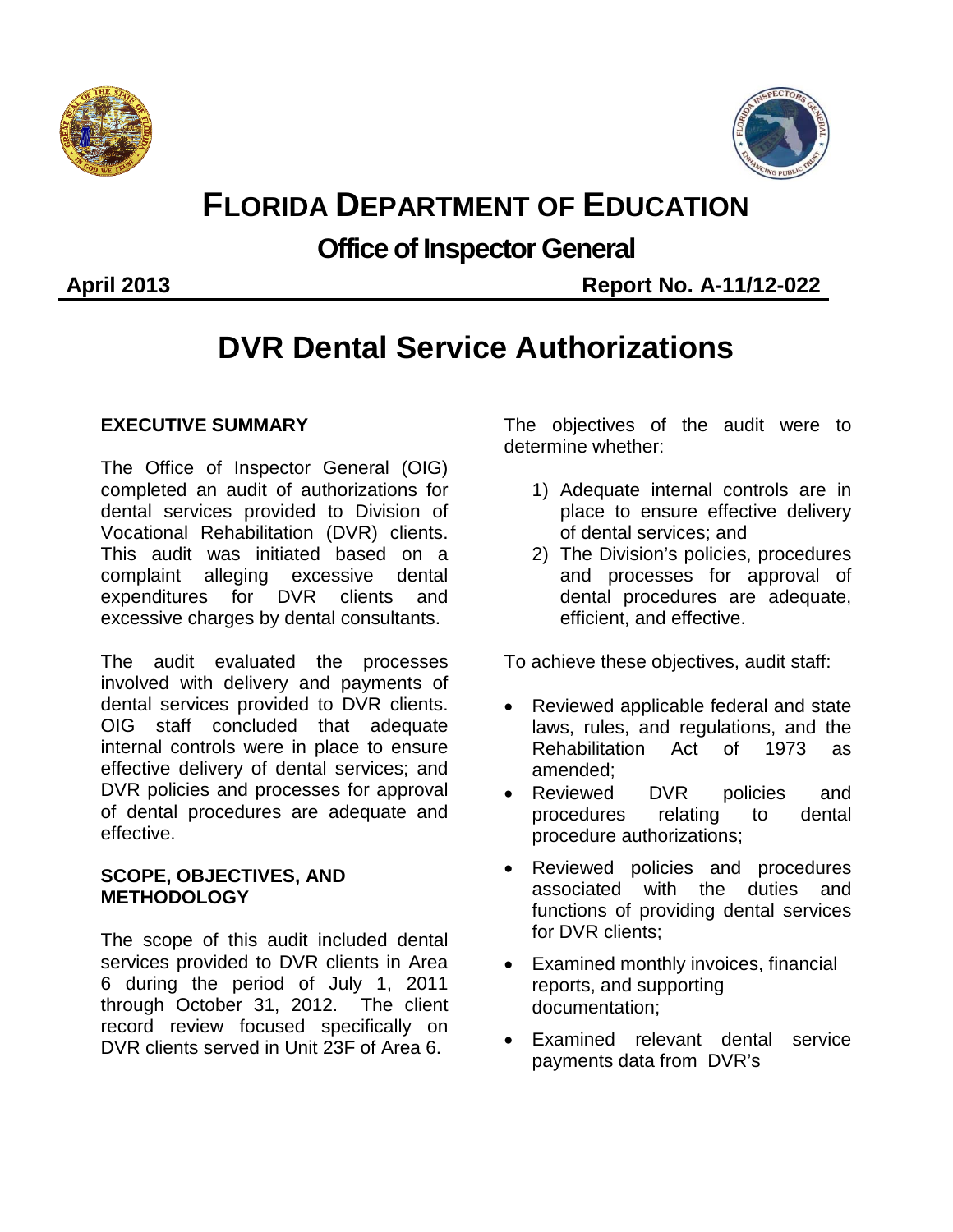Rehabilitation Information Management System;

- Interviewed appropriate DVR staff;
- Examined a sample of DVR case files of clients who received dental services in Area 6;
- Examined and evaluated DVR's dental service process from application to successful closure, including dental consultations; and
- Conducted telephone interviews of selected dentists.

This audit was conducted in accordance with the *International Standards for the Professional Practice of Internal Auditing*, published by the Institute of Internal Auditors.

#### **BACKGROUND**

On November 16, 2011, the OIG received a complaint from the Office of Chief Inspector General pertaining to authorizations for dental services<br>provided to DVR clients. Through provided to DVR clients. preliminary review of the complaint, it was determined that an investigation was not warranted. However, due to the nature of the complaint, the Inspector General requested an audit of the process to further examine possible risks with the authorization of dental services.

Dental services are primarily provided to DVR clients to prevent the worsening of another primary disability. Dental services may also be provided to a client if his/her dental condition is a substantial impediment to employment.

DVR clients determined to be eligible for dental services are referred to a DVRapproved dentist for initial assessment. The dentist performs a diagnosis and develops a treatment plan of services for the DVR client and submits the plan to the DVR counselor.

A dental consultation is required prior to treatment for extraordinary or experimental procedures or when required by the counselor's supervisor. In Unit 23F of Area 6, a consultation is obtained for all dental services provided because the services generally being provided to DVR clients are not routine and therefore require a second opinion from an expert.

The treatment plan submitted by the dentist is sent to a DVR dental consultant for review. The dental consultant assists the DVR counselor by interpreting dental reports, determining the need for further diagnostics, confirming the suitability of recommended restoration services, and determining appropriate fees for dental procedures. The DVR dental consultant reviews the treatment plan and may approve, change, or decline the treatment plan and then document the determination on a consultation form.

A dental provider then performs services for the DVR client as specified in the approved plan and issues an invoice with supporting documentation to DVR for payment. The DVR counselor reviews the invoice for accuracy and appropriateness before payment is approved and effected.

#### **AUDIT RESULTS**

OIG audit staff examined the records of 20 DVR clients in Unit 23F of Area 6. We reviewed documentation, which included client referral forms, eligibility determination forms, individual plans for employment, DVR authorization of dental services, and dental consultant services records.